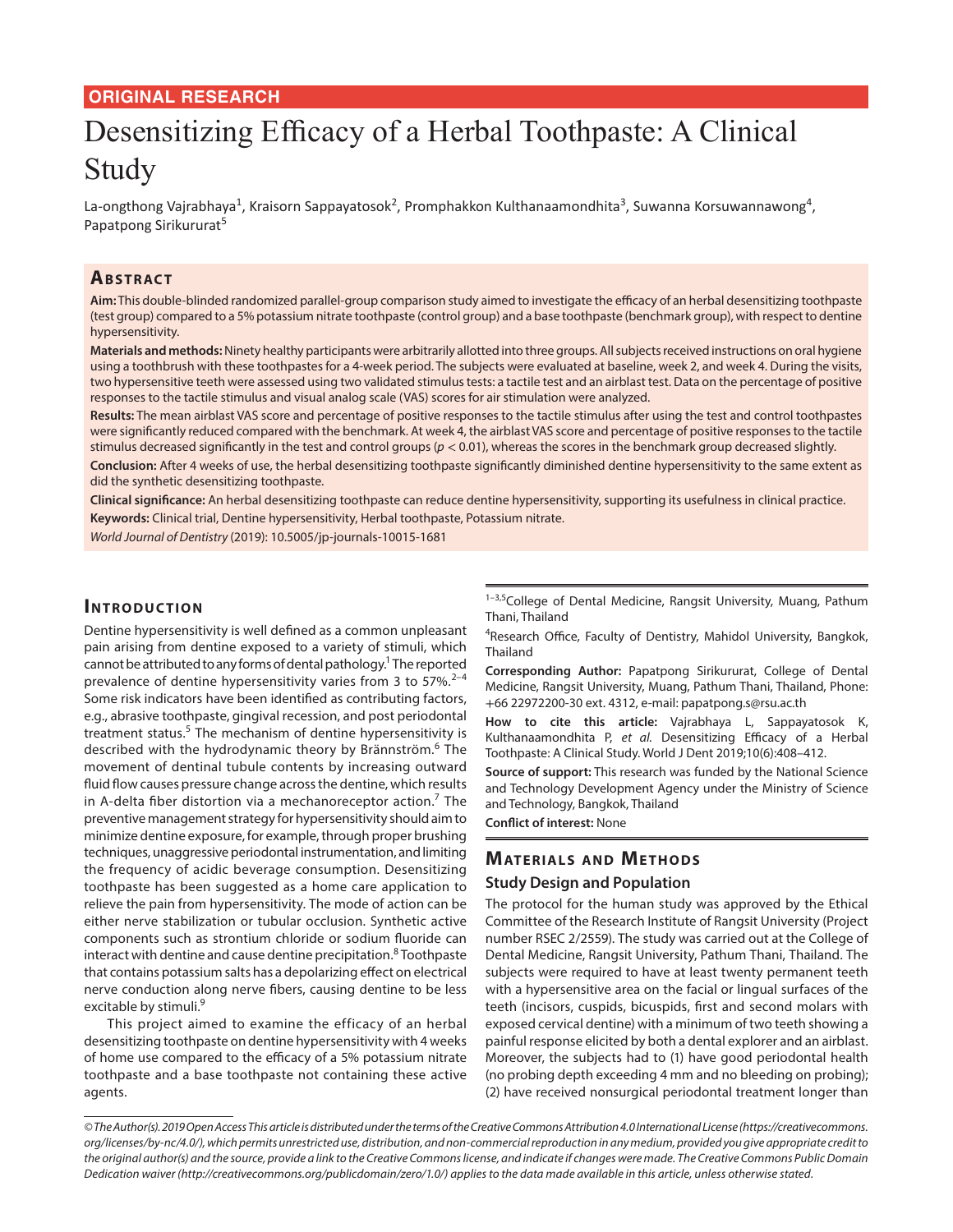8 weeks; (3) have normal overall health; (4) be in the age range of 20–65 years; (5) provide informed consent. Exclusion criteria were (1) teeth with dental caries or extensive restoration (involving more than 50% of the tooth structure), which might have an abnormal pulpal response; (2) destructive periodontal diseases; (3) plaque score higher than 40% of the total tooth surfaces; (4) tooth mobility greater than grade I; (5) orthodontic treatment within 12 weeks; (6) abutment teeth for a fixed or removable partial denture; (7) periodontal surgery in the preceding 12 weeks; (8) vital tooth whitening within the previous 12 weeks; (9) ongoing treatment with antimicrobials and/or anti-inflammatory medication; (10) current desensitizing therapy; (11) pregnancy or lactation; (12) smoking or alcohol abuse; (13) a history of an allergic reaction to toothpaste.

#### **Interventions**

The study was a double-blinded randomized parallel-group comparison between the following three toothpastes: (1) herbal desensitizing toothpaste containing the following active ingredients: little ironweed, Java tea, mangosteen peel, whole *Hydrocotyle* plant, *Clinacanthus nutans*, cuttlefish bone powder, and extracts of orange jessamine leaf and toothbrush tree (Twin Lotus Co., Ltd, Bangkok, Thailand) (test group) (2) desensitizing toothpaste containing 5% potassium nitrate and 0.76% sodium monofluorophosphate (Sensodyne Fresh Mint®, Glaxo-SmithKline (Thailand), Ltd, Bangkok, Thailand) (control group) (3) base toothpaste containing sorbitol, glycerin, calcium carbonate, and sodium lauryl sulfide, with no added fluoride (benchmark group).

The subjects were arbitrarily allotted into one of three groups. All subjects received a nonsurgical periodontal treatment and oral hygiene instruction by using a soft-bristle toothbrush (Colgate®) with one of the aforementioned toothpastes at least 4 minutes and dental floss (Sensodyne®) twice daily for a 4-week period of study.

#### **Clinical Examination**

All participants were evaluated at baseline, 2 weeks, and 4 weeks (end of the follow-up). At each visit, only the teeth found to be hypersensitive at baseline were evaluated. During the visits, two hypersensitive teeth were assessed using the tactile test and airblast test. The teeth were isolated with cotton rolls, and stimuli were applied to each tooth. Stimuli tests were performed according to previously published methodology.<sup>10,11</sup>

#### *Tactile Test*

A dental explorer (EXD11-12 Hu-Friedy, USA) was passed across the tooth's facial area, perpendicular to its long axis in the mesiodistal direction for 10 seconds, at an approximated constant force. The subjects were asked to record their sensitivity response by using the following scale: 0, did not respond and 1, responded.

#### *Airblast Test*

A blast of air was projected onto the tooth for 1 second from a 10 mm distance using a standard 3-in-1 dental unit syringe at 45–60 psi at a temperature of 17–21°C. All subjects were requested to record their perception using a visual analog scale (VAS) score on a 10 cm line with two ends  $(0 = no$  sensitivity,  $10 =$  intolerable sensitivity).

#### **Statistical Analysis**

The Wilcoxon signed-rank test was utilized to determine significant differences between the means within the group at different visits. The Kruskal–Wallis test was used to compare the mean hypersensitivity scores after using different toothpaste among the

three comparison groups. In addition, the Mann–Whitney *U* test was used to determine significant differences between the means when the Kruskal–Wallis test result was significant. The significance level was set at *p* < 0.05.

Data analysis was achieved using Statistical Package for the Social Sciences 18.0 for Windows (SPSS, Inc., Chicago, IL).

## **Re s u lts**

A total of 90 qualified subjects agreed to join and were thus randomized (30 in the test group; 31 in the control group; 29 in the benchmark group). The mean age (SD) of subjects was 45.7 (11.5) years, and the majority were female (65.5%). The mean age, gender, and baseline sensitivity are shown in Table 1 and were not different across groups.

The comparison groups had similar mean tactile and airblast VAS scores at baseline ( $p > 0.05$ ). At 2 weeks, both scores were reduced, but there was no statistically significant difference among the three groups. However, there was a significant reduction in the positive response percentage and airblast VAS score (*p* < 0.01) at week 4 (Figs 1 and 2).

The percentage of positive responses to the tactile stimulus among the three comparison groups is shown in Figure 1. The positive percentages were similar between the groups at the beginning of the study. The positive response percentages in all groups were reduced in week 2, but there was no significant difference among the groups. In the test group, the percentage decreased from 83.3% at baseline to 46.7% in week 2 and then to 18.3% in week 4. The reduction pattern was similar to that of the control group, in which the percentage decreased from 85.5% at baseline to 53.2% in week 2 and 19.4% at the end of the study. At week 4, there was a statistically significant percentage reduction for both the control and test groups compared to the benchmark group (*p* < 0.01). There was also no overall percentage difference between the test and control groups at any time point of the study. In contrast, there was a slight change in the percentage reduction for the benchmark group, with a percentage of 81.0% at baseline, 55.2% at week 2, and 48.3% at the end of the study.

The changes in VAS scores for the air stimulus are shown in Figure 2. The scores were similar among the groups at baseline. In the test group, the mean airblast VAS score diminished rapidly from 6.20 (3.84–8.56) at baseline to 4.33 (2.12–6.54) at week 2 and 2.73 (0.40–5.06) at week 4. The pattern was identical in the control group, with a score of 6.58 (4.11–9.05) at baseline to 4.44 (2.12–6.76) at week 2 and 2.98 (0.83–5.13) at week 4. A reduction was also

**Table 1:** Characteristics of the subjects: age, sex, and baseline response to stimuli

|                                                                   | Test group<br>$(n = 30)$ | Control group<br>$(n=31)$ | <b>Benchmark</b><br>group ( $n = 29$ ) |
|-------------------------------------------------------------------|--------------------------|---------------------------|----------------------------------------|
| Age (years)<br>(mean $\pm$ SD)                                    | $42.0 + 11.2$            | $45.6 \pm 11.9$           | $49.7 + 10.2$                          |
| Female:male n (%)                                                 | 18:12 (60:40)            | 22:9 (71:29)              | 19:10 (65.5:34.5)                      |
| Baseline percentage<br>of positive                                | $83.3^{+}$               | $85.5^+$                  | $81.0^{+}$                             |
| responses to a<br>tactile stimulus (%)                            |                          |                           |                                        |
| Baseline airblast VAS $6.20 \pm 2.36^*$<br>scores (mean $\pm$ SD) |                          | $6.58 \pm 2.47*$          | $5.79 \pm 2.29*$                       |

<sup>†,\*</sup>No statistical significance among the comparison groups ( $p = 0.183$ )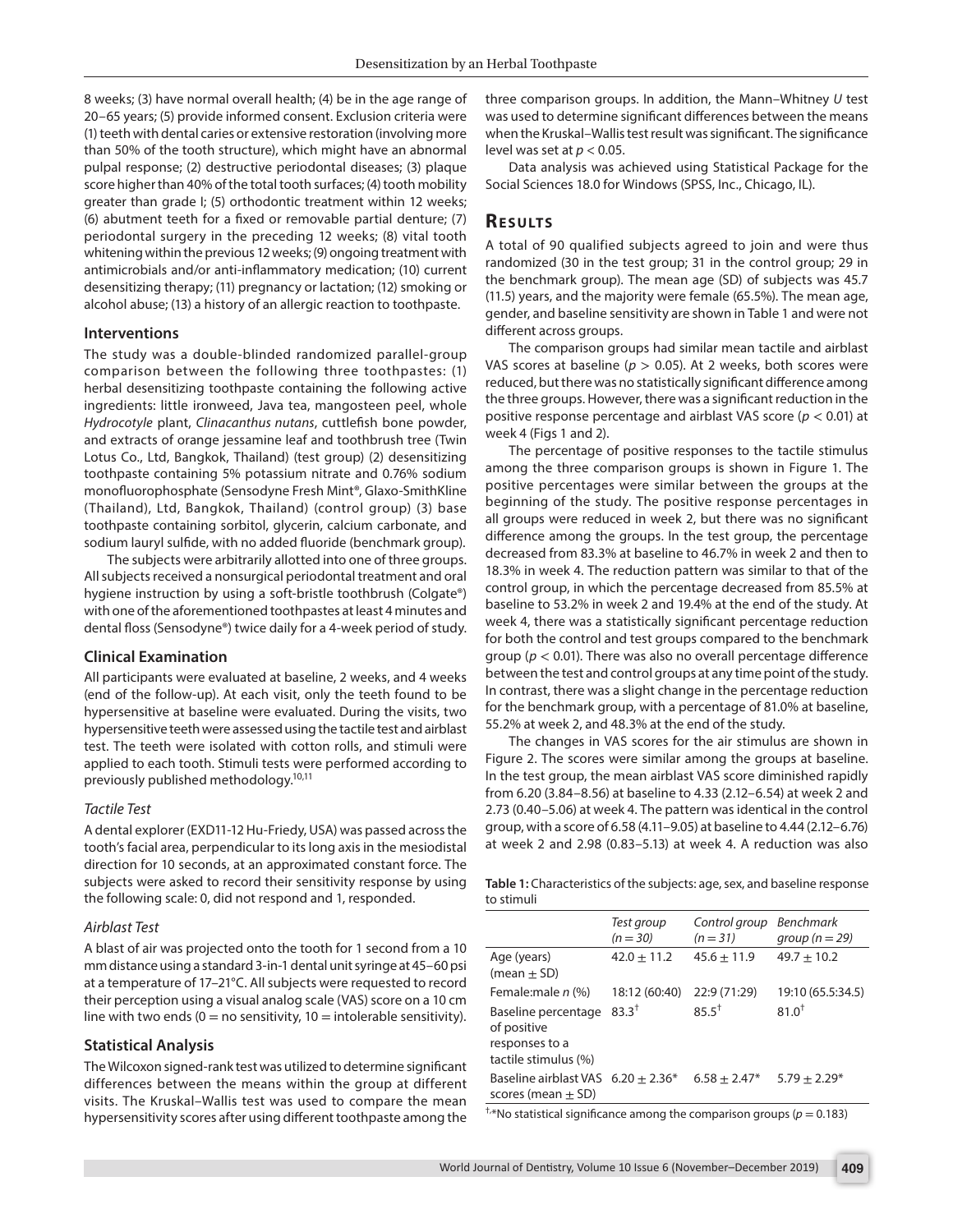

**Fig. 1:** Percentage of positive responses to a tactile stimulus at baseline, week 2, and week 4 among the three comparison groups



**Fig. 2:** Visual analog scale scores for dentine hypersensitivity to an airblast stimulus at baseline, week 2, and week 4 among three comparison groups

observed in the benchmark group, but this change was slight, from 5.79 (3.50–8.08) to 4.64 (2.10–7.18) at week 2 and 4.14 (1.54–6.74) at the end of study. The difference between these three comparison groups was statistically significant (*p* < 0.01) in week 4. The Mann– Whitney *U* test revealed that VAS score reduction was superior in both the test and control groups compared to the benchmark group (*p* < 0.05). In addition, there was no difference in the mean VAS score between the test and control groups at any time point.

# **Dis c u s sio n**

The current approach for dentine hypersensitivity has been aimed at two basic doctrines. First, according to the hydrodynamic theory based on the change in fluid flow in dentinal tubules,<sup>6</sup> it can be suggested that if the dentinal tubules were occluded, hydraulic conductance would be decreased. The second theory is that blocking the pulpal nerve response might lessen interdental nerve excitability by elevating the concentration of local extracellular potassium ions and causing depolarization of the pulpal sensory

nerves, thereby interrupting the transmission of pain stimuli.<sup>12</sup> Consistent with the data from the preexisting literature, we found that the 5% potassium nitrate toothpaste was able to essentially lower dentine hypersensitivity for subjects experiencing pain due to sensitivity.<sup>13,14</sup> Several studies have shown that desensitizing toothpaste containing potassium nitrates provide effective nerve desensitization to dentine hypersensitivity.<sup>13,15,16</sup> The meta-analysis also reported evidence supporting the use of potassium-containing desensitizing toothpaste for dentine hypersensitivity.<sup>17</sup> Moreover, sodium fluoride may be indirectly beneficial because it is a chemical agent that protects against acid erosion by promoting remineralization.<sup>18</sup> These findings were all supported by the overall substantial reduction in the mean airblast VAS score and the lower percentage of a positive response to the tactile stimuli (Figs 1 and 2) after using the control toothpaste compared to the corresponding results from home care use of the benchmark product. Interestingly, at week 4, the VAS score in response to the air stimulus and the percentage of a positive response to the tactile stimulus declined the utmost in the test group, while the results in the benchmark

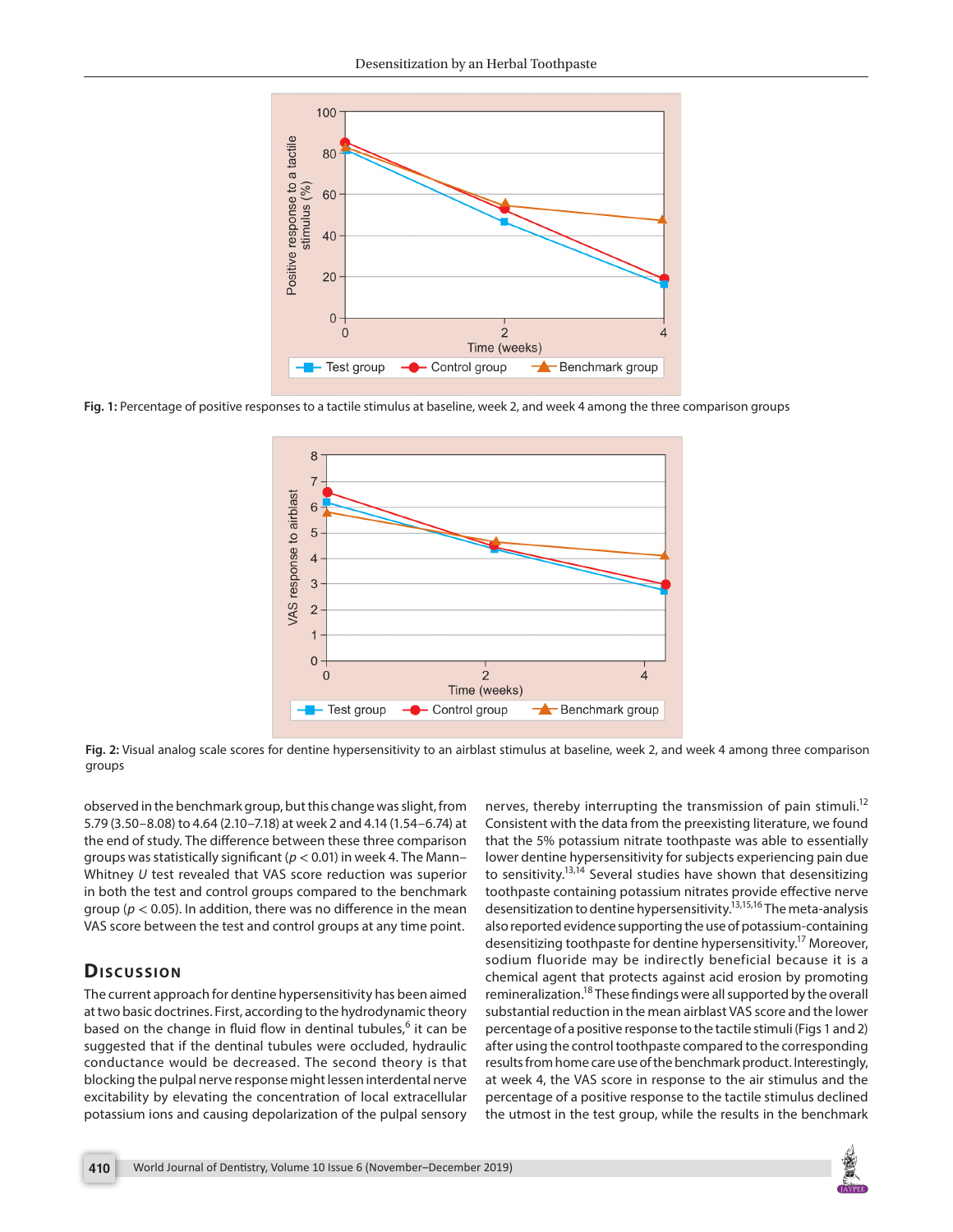group decreased marginally. At the end of the study, the results obtained from the subjects who used the herbal toothpaste were similar to those obtained from the potassium nitrate-containing toothpaste users.

Plant and herbal research have impacted oral healthcare over two decades. There is a trend for greater heterogeneity of targeted dental conditions, mostly oral mucositis, periodontal and periimplant diseases, and dental caries. Topical application rather than systemic use predominates in the dental scope, as toothpaste, mouth rinses, oral patches, and gels have been the most commonly examined in various pharmaceutical forms.19 Most herbal toothpaste has antiplaque and anti-inflammatory effects.<sup>20–22</sup> However, there are few reports that show the effects of herbal products in the reduction of dentine permeability.<sup>23,24</sup> There are a limited number of studies regarding the reduction of hypersensitivity by herbal toothpaste. To the best of our knowledge, this is the first study to assess the desensitizing efficacy of herbal toothpaste. The herbal desensitizing toothpaste that was used in the present study containing the following active ingredients: little ironweed, Java tea, mangosteen peel, whole *Hydrocotyle* plant, *Clinacanthus nutans*, cuttlefish bone powder, and extracts of orange jasmine leaf and toothbrush tree. Little ironweed (*Vernonia cinerea*) and Java tea (*Orthosiphon aristatus*) have been studied and found to contain potassium nitrate, which might provide a nerve stabilization effect.<sup>25,26</sup>

A further promising reason for the reduction in dentine hypersensitivity experienced by the participants using the Thai herbal toothpaste is that the larger particle size of the herbal toothpaste may occlude dentinal tubules. A crystalline precipitate was observed on the defined surface, and there was no statistically significant difference between the herbal toothpaste and the potassium nitrate-containing toothpaste with regard to dentine permeability after brushing or citric acid immersion, as observed in a scanning electron microscope study.<sup>24</sup> Most of the components of Twin Lotus toothpaste are derived from natural products such as mangosteen peel, toothbrush tree, orange jessamine leaf, whole *Hydrocotyle* plant, and *Clinacanthus nutans*. These ingredients' granules might occlude dentinal tubules and be resistant to solubilization in the oral environment. This might lead to a reduction in fluid flow through dentinal tubules.

Another result of the present study is that the desensitizing efficacy in the test and control groups did not show a difference compared to that in the benchmark group at 2 weeks of study. However, at week 4, both the control and test groups showed desensitization properties that were superior to those of the benchmark group (Figs 1 and 2). There was also no overall difference between the test and control groups at any time point of the study. This is consistent with the previous analysis that claimed that the weakness of a desensitizing toothpaste is the slow onset of the effect, i.e., a lengthy period is necessary to observe the desensitizing efficacy of the toothpaste.17 This information should be given to patients who experience dentine hypersensitivity before suggesting the home care application of desensitizing toothpaste. Moreover, the use of a desensitizing toothpaste might be recommended after the patient has experienced an instant effect from in-office treatment to maintain and increase the desensitizing effect. However, the long-term desensitizing effect of herbal toothpaste should also be investigated. Another study limitation is the sample size. Since the data in each group were not normally distributed, further research should employ both larger sample size and a longer follow-up period.

# **CONCLUSION**

This study documented that after 4 weeks of use, herbal desensitizing toothpaste significantly diminished dentine hypersensitivity to the same extent as did a synthetic desensitizing toothpaste.

# **CLINICAL SIGNIFICANCE**

An herbal desensitizing toothpaste can reduce dentine hypersensitivity, supporting its usefulness in clinical practice.

### **Re f e r e n c e s**

- 1. Dowell P, Addy M. Dentine hypersensitivity--a review. Aetiology, symptoms and theories of pain production. J Clin Periodontol 1983;10(4):341–350. DOI: 10.1111/j.1600-051X.1983.tb01283.x.
- 2. Addy M. Etiology and clinical implications of dentine hypersensitivity. Dent Clin North Am 1990;34(3):503–514.
- 3. Tengrungsun T, Jamornnium Y, Tengrungsun S. Prevalence of dentine hypersensitivity among Thai dental patients at the Faculty of Dentistry, Mahidol University. Southeast Asian J Trop Med Public Health 2012;43(4):1059–1064.
- 4. Rees JS, Addy M. A cross-sectional study of buccal cervical sensitivity in UK general dental practice and a summary review of prevalence studies. Int J Dent Hyg 2004;2(2):64–69. DOI: 10.1111/j.1601- 5029.2004.00068.x.
- 5. Mafla AC, Lopez-Moncayo LF. Dentine sensitivity risk factors: a case-control study. Eur J Dent 2016;10(1):1–6. DOI: 10.4103/1305- 7456.175678.
- 6. Brännström M. A hydrodynamic mechanism in the transmission of pain-produced stimuli through the dentine. In: Sensory mechanisms in dentine. London: Pergamon Press; 1963. pp. 73–79.
- 7. Vongsavan N, Matthews B. Fluid flow through cat dentine in vivo. Arch Oral Biol 1992;37(3):175–185. DOI: 10.1016/0003-9969(92)90087-O.
- 8. Pashley DH. Dentin permeability, dentin sensitivity, and treatment through tubule occlusion. J Endod 1986;12(10):465–474. DOI: 10.1016/ S0099-2399(86)80201-1.
- 9. Kim S. Hypersensitive teeth: desensitization of pulpal sensory nerves. J Endod 1986;12(10):482–485. DOI: 10.1016/S0099-2399(86)80203-5.
- 10. Tarbet WJ, Silverman G, Stolman JM, et al. An evaluation of two methods for the quantitation of dentinal hypersensitivity. J Am Dent Assoc 1979;98(6):914–918. DOI: 10.14219/jada.archive.1979.0182.
- 11. Holland GR, Narhi MN, Addy M, et al. Guidelines for the design and conduct of clinical trials on dentine hypersensitivity. J Clin Periodontol 1997;24(11):808–813. DOI: 10.1111/j.1600-051X.1997. tb01194.x.
- 12. Peacock JM, Orchardson R. Effects of potassium ions on action potential conduction in A- and C-fibers of rat spinal nerves. J Dent Res 1995;74(2):634–641. DOI: 10.1177/00220345950740020301.
- 13. Sowinski J, Ayad F, Petrone M, et al. Comparative investigations of the desensitising efficacy of a new dentifrice. J Clin Periodontol 2001;28(11):1032–1036. DOI: 10.1034/j.1600-051X.2001.281107.x.
- 14. Poulsen S, Errboe M, Lescay Mevil Y, et al. Potassium containing toothpastes for dentine hypersensitivity. Cochrane Database Syst Rev 2006;19:CD001476. DOI: 10.1002/14651858.CD001476.pub2.
- 15. Silverman G, Berman E, Hanna CB, et al. Assessing the efficacy of three dentifrices in the treatment of dentinal hypersensitivity. J Am Dent Assoc 1996;127(2):191–201. DOI: 10.14219/jada.archive.1996.0169.
- 16. Wara-aswapati N, Krongnawakul D, Jiraviboon D, et al. The effect of a new toothpaste containing potassium nitrate and triclosan on gingival health, plaque formation and dentine hypersensitivity. J Clin Periodontol 2005;32(1):53–58. DOI: 10.1111/j.1600-051X.2004.00631.x.
- 17. Bae JH, Kim YK, Myung SK. Desensitizing toothpaste versus placebo for dentin hypersensitivity: a systematic review and meta-analysis. J Clin Periodontol 2015;42(2):131–141. DOI: 10.1111/jcpe.12347.